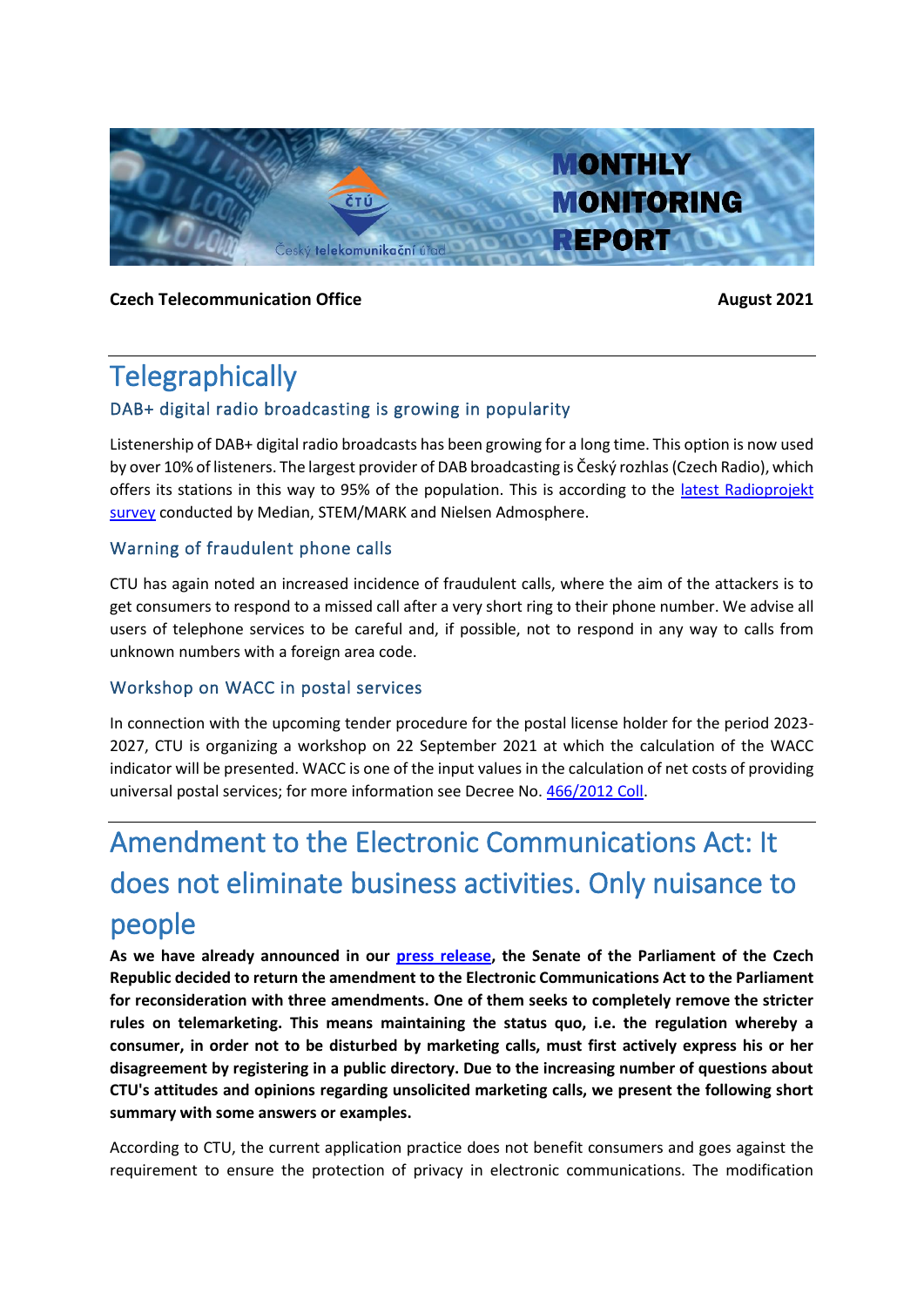brought about by the original parliamentary version of the amendment was proposed precisely on the basis of substantial reservations and complaints from consumers in order to ensure the necessary level of consumer protection. In order to ensure proper protection against unsolicited and nuisance marketing calls, the whole approach needs to be reversed – from the opt-out principle (it is possible to contact any person who has not indicated in any directory that they do not wish to be contacted) to the opt-in principle (it is possible to contact only a person who has indicated in at least one directory that they wish to be contacted).

That is why this version is so strongly supported by consumer organizations. The proposed regulation not only aims to strengthen consumer protection and privacy, but also unifies the legal conditions for making marketing offers by means of various technical vehicles, i.e. by telephone or e-mail. At the same time, it is a regulation supported by the Office for Personal Data Protection and a solution that successfully exists in many other EU Member States.

It should be stressed that marketing calls are (not only) clearly perceived by consumers as annoying and represent a greater invasion of privacy for them than commercial communications sent electronically (by e-mail or SMS), as they require an immediate response in the form of acceptance or rejection, unlike e-mail or SMS, to which the recipient can respond in time according to his/her choice or ignore them altogether. As a result, many consumers now already refuse to take calls when they come from an unknown number. The reason is obvious - they don't want to be inundated with often dubious offers of goods and services. But that makes it a problem even for the state institutions that are trying to contact the person. For example, for public health stations when tracing and contacting potentially infected persons.

The alleged complication of business communication of companies is one of the comments on the original wording of the amendment is. However, the fact is that companies routinely publish their contact details, for example on their websites and in company printed documents, precisely for the purpose of contacting them. Therefore, there is no reason why the contacts could not be used in the case of an offer of business cooperation or why this should be considered a violation of the Electronic Communications Act. On the contrary, the amendment in its current wording would allow much better enforcement of actual violations of the law and would prevent the widespread practice of harassing companies using excuses such as random number generation with near impunity.

## Radio spectrum management DIGITAL RADIO BROADCASTING T-DAB

At its July session, the Senate rejected a parliamentary draft amendment to the Electronic Communications Act, which could result in complications for Czech Radio (ČRo), which needs the law to continue its DAB+ digital broadcasting.

## GENERAL AUTHORIZATIONS

On 20 July, the CTU Council approved General Authorization No. [VO-R/10/07.2021-8](https://www.ctu.cz/sites/default/files/obsah/vo-r10-072021-8.pdf) to use radio frequencies and to operate short-range equipment. The reason for this update of the General Authorization is the addition of the 733-758 MHz frequency segment for use by wireless microphones in Article 10 of the General Authorization.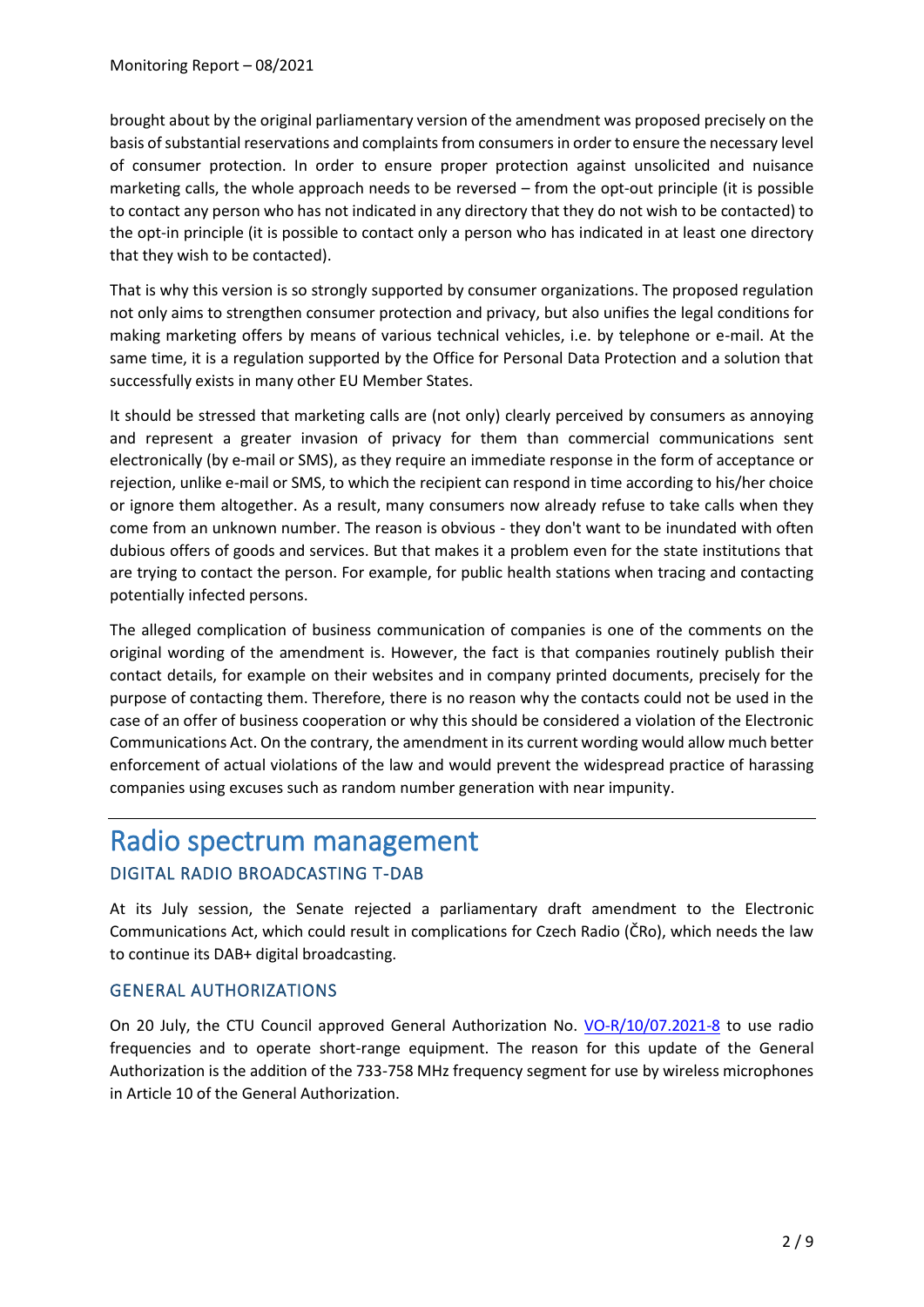### WI-FI 6E IS HEADING TO THE CZECH REPUBLIC

CTU launched a [public consultation](https://www.ctu.cz/vyzva-k-uplatneni-pripominek-k-navrhu-opatreni-obecne-povahy-casti-planu-vyuziti-radioveho-spekt-109) on the draft part of the radio spectrum utilization plan PV-P/19/XX.2021-YY, which contains general conditions newly enabling operation of WAS/RLAN equipment in the frequency band 5945–6425 MHz. The draft reflects the adoption of the recent European Commission harmonization decision (EU) 2021/1067, which requires Member States to make the frequency band available for RLAN devices with output up to 200 mW for indoor use and up to 25 mW for both indoor and outdoor use. The frequency band is expected to be primarily used by the new Wi-Fi 6E technology, allowing consumers to enjoy faster connection speeds, e.g. for the purposes of virtual reality or high-definition streaming. Comments on the proposal can be submitted by 3 September 2021.

# DVB-T2 reception problems: often caused by poor quality antennas

With the transition to the new DVB-T2 terrestrial TV broadcasting system, complaints about the quality of TV reception are increasing. During local investigations, however, CTU technicians often encounter a problem in the antenna or the receiving system (distribution lines, amplifiers, etc.) at the viewer's site, where the TV reception of DVB-T2 signal in the particular location is problem-free, but the unsuitable antenna or improperly designed receiving chain is the source of reception problems, signal dropouts or makes reception completely impossible.

The basis for trouble-free reception of DVB-T2 broadcasts is a high-quality outdoor antenna. Reception on substitute antennas (typically various indoor antennas) cannot be inherently stable and cannot be guaranteed even in locations with sufficient quality of transmitter coverage. In the case of apartment buildings, a well-made master antenna TV system is suitable, where a roof antenna system (one or more antennas) is used and the signal is distributed to individual apartments using channel amplifiers or a programmable amplifier. For individual antennas on private homes, it is advisable to place the antenna outdoors on the roof or other location at a sufficient height above the ground; placing the antenna in the attic can be problematic. A quality outdoor antenna should always be chosen for the UHF band (channels 21-48); these antennas are usually around 60-80 cm long for the smaller types, approximately 100-130 cm for the more powerful and most frequently used ones, and up to three meters for the most powerful ones.

Not only the antenna, but also the rest of the signal chain, i.e. the elements downstream from the antenna, are often a problem. The coaxial cable from the antenna should be black outdoor cable with PE insulation to withstand the weather conditions. White cables are not suitable for outdoor use, the cheaper ones last only two or three winter seasons on the roof before the cable sheath starts to disintegrate, water gets into the cable, and the antenna cable can deteriorate the signal as soon as three years after the installation of the antenna (even if the antenna itself is of good quality and correctly installed). Insufficient cable shielding is also a problem, when signals from the air or interference from household appliances, data distribution systems, chargers, etc. get into the cable. The quality of the cable and its suitability for the particular purpose should therefore not be underestimated.

Connectors, splitters and other passive elements of the distribution system are also important. Improperly installed connectors or connectors damaged by frequent use can significantly damage the signal. Similarly, it is not possible to split the cable using electrician's terminals or by simply twisting the cables on top of each other; it is necessary to use a suitable splitter. As for amplifiers, they should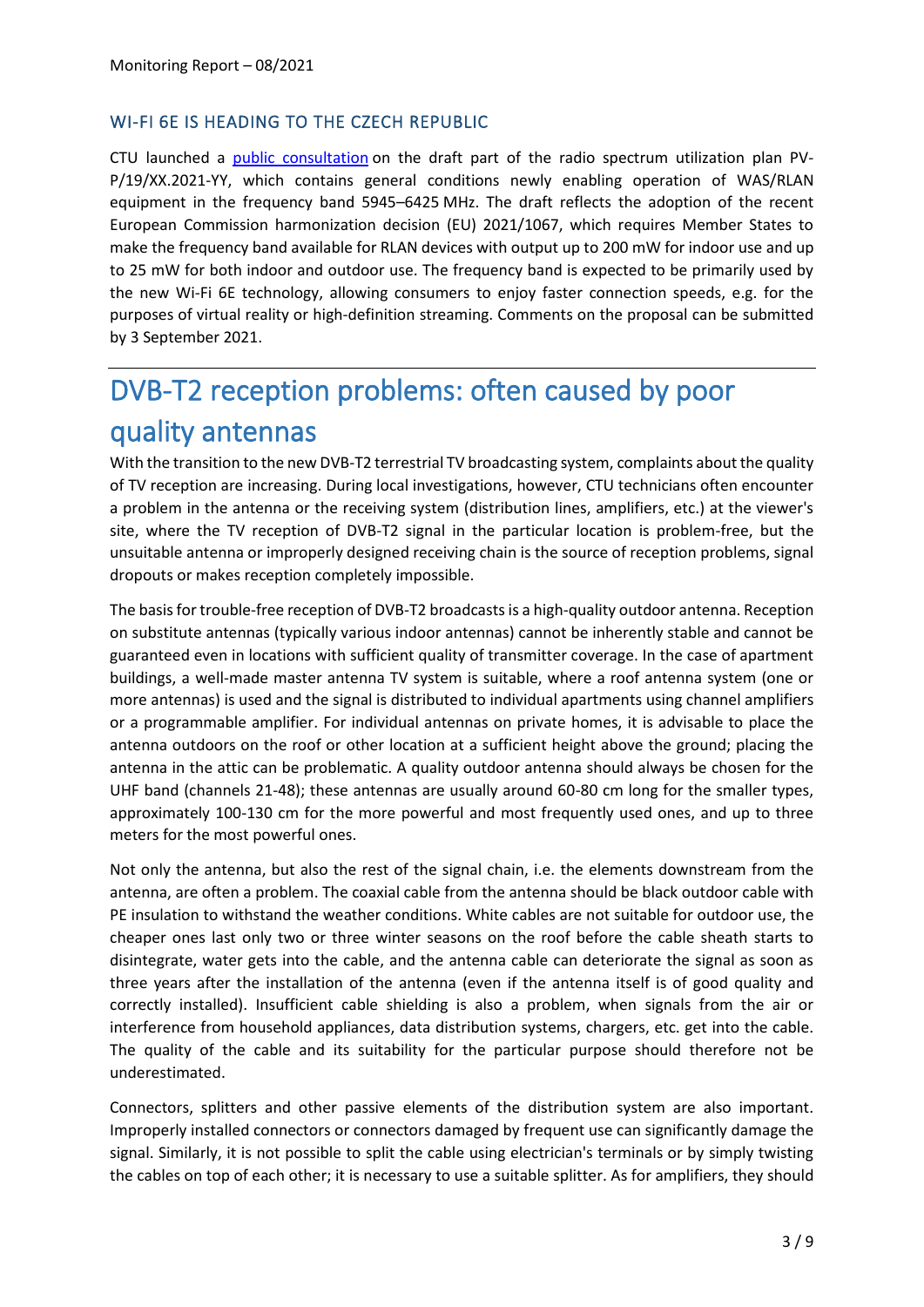be of high quality and used only where they are needed. In a place with a strong signal, an amplifier can in fact be detrimental; problems with amplifiers can also occur in the vicinity of mobile operators' transmitters, where it is necessary to put a filter of these frequencies upstream from the amplifier so that the strong mobile network signal does not harm TV reception.

More detailed information on this topic can be found in the professional articles at [televizniweb.cz,](http://televizniweb.cz/) e.g. [here](https://www.televizniweb.cz/2019/07/srovnavaci-test-anten-porovnali-jsme-pro-vas-jednoduchou-venkovni-a-aktivni-digitalni-antenu/) or [here.](https://www.televizniweb.cz/2020/06/velky-test-anten-pro-prijem-dvb-t2-jake-jsou-mezi-nimi-rozdily-a-jaka-zachyti-signal-nejlepe/)

# Checked by CTU in July...

…compliance with terms and conditions of General Authorization No. [VO-R/12/03.2021-3](https://www.ctu.eu/sites/default/files/obsah/stranky/74784/soubory/vo-r-12-03.2021-3enfin.pdf) for the use of radio frequencies and for the operation of equipment for broadband data transmission in the bands 2.4 GHz to 71 GHz

CTU carried out a total of 19 inspections. Defects were identified in 17 cases, consisting in harmful interference with priority radiocommunications service stations (meteorological radar), use of indoor frequencies outside a building and failure to comply with the registration parameters, which were resolved by a call to rectify the identified deficiencies and which will subsequently be addressed in administrative proceedings.

… compliance with the conditions of General Authorization No. [VO-R/24/05.2019-4](https://www.ctu.cz/sites/default/files/obsah/ctu/vseobecne-opravneni-c.vo-r/24/05.2019-4/obrazky/vo-r24-052019-4.pdf) for the operation of equipment of infrastructure for transmitting radio signals inside tunnels, premises of buildings and trains

CTU carried out a total of 2 inspections. Defects - operation of equipment without the consent of mobile network operators - were found in all cases; they were resolved by a call to rectify the identified deficiencies and will subsequently be addressed in administrative proceedings.

#### …the use of radio frequencies without authorization

CTU carried out 14 inspections focusing on the use of frequencies without authorization. All of the inspections revealed the use of frequencies without individual authorization; the cases were referred for resolution in administrative proceedings.

… sources of interference with the operation of electronic communications equipment and networks, the provision of electronic communications services or the operation of radiocommunications services

In July, CTU completed a total of 107 investigations, of which there were 83 cases of interference with television reception, 5 cases of interference with GSM and LTE public mobile communications networks (in 2 cases the source of interference was the active element of TV reception), 2 cases of interference with a meteorological radar, 7 cases of interference with radio and satellite signal, and 10 cases of interference with various systems (fixed and mobile service station, amateur radio station, short-range devices, etc.). The investigation of complaints about poor TV reception revealed that in 51 cases the defect was in the viewer's equipment, in 10 cases it was due to the effect of shading, reflections or reception of signal in a non-covered area, in 12 cases the interference stopped or occurred sporadically. Nine interference reports were cancelled by their submitters during the investigation of the interference. In one case it was interference from a foreign transmitter.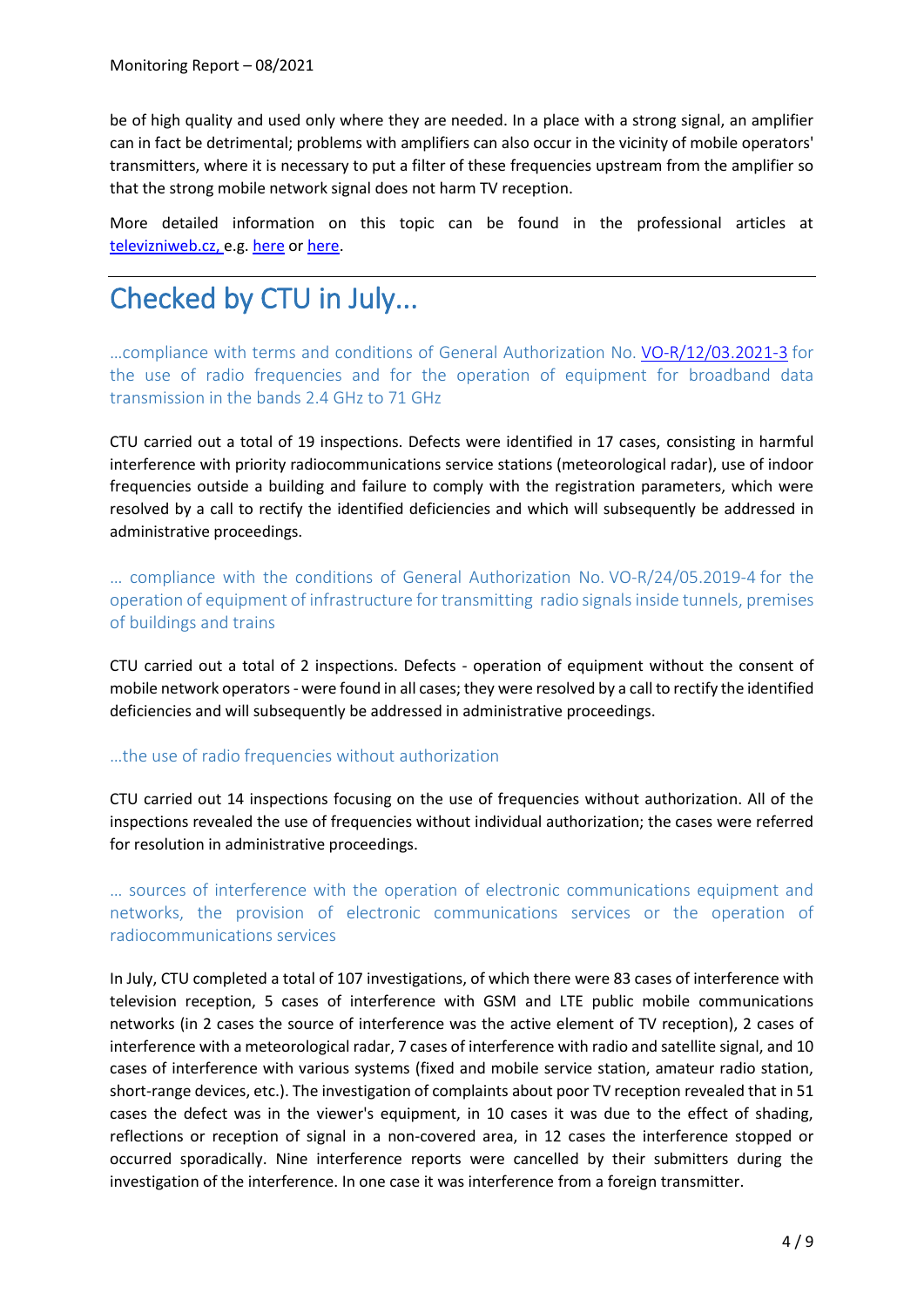#### … pilot operation of LTE base stations in the 800 MHz band

As of 31 July 2021, 205 base stations were in pilot operation, and 16,822 stations were in permanent operation. In July, an LTE base station was not identified as a source of TV signal interference in any case.

1,378 – the number of administrative proceedings initiated in July concerning subscriber disputes between the person carrying out the communication activity and the subscriber. These are the disputes over payments and objections to the settlement of a complaint about the billing of the price or the provided publicly available electronic communications service.

5,098 - the number of decisions issued in July on the matter, of which 5,087 decisions concerned the dispute over payment (payment of the price for services).

## Not every delivery service is automatically a postal service

**The fact that CTU can also be contacted in cases where the consumer is not satisfied with the claim settlement from a postal service provider other than the Czech Post was already mentioned in the [April](https://www.ctu.eu/sites/default/files/obsah/ctu/monthly-monitoring-report-no.4/2021/obrazky/monthlymonitoringreport42021en_0.pdf) Monitoring Report. However, in addition to postal services, the same entities may also operate forwarding or other non-postal services that are no longer under the jurisdiction of CTU. Unfortunately, CTU is not responsible for resolving disputes that arise around those services.**

In case you are not sure where you have the right to turn after the issue has not been resolved with the service provider, be sure to check with CTU to find out which institution is competent to deal with your dispute.

## Universal service

## REQUEST FOR REIMBURSEMENT OF NET COSTS AND LOSS FROM THE PROVISION OF SPECIAL PRICES

On 23 July 2021, O2 Czech Republic a.s. submitted a request to CTU for reimbursement of the loss from the provision of special prices of the publicly available telephone service to disabled people for the year 2020 in the amount of CZK 62,984,855.74. Furthermore, on 28 July 2021, it requested reimbursement of the net costs of providing partial services of the universal service for the same period in the amount of CZK 27,567,181.93. CTU subsequently initiated two administrative proceedings with O2 to verify the amounts contained in the submitted requests. Once final decisions are issued, the verified net costs and loss will be covered by the state budget through CTU.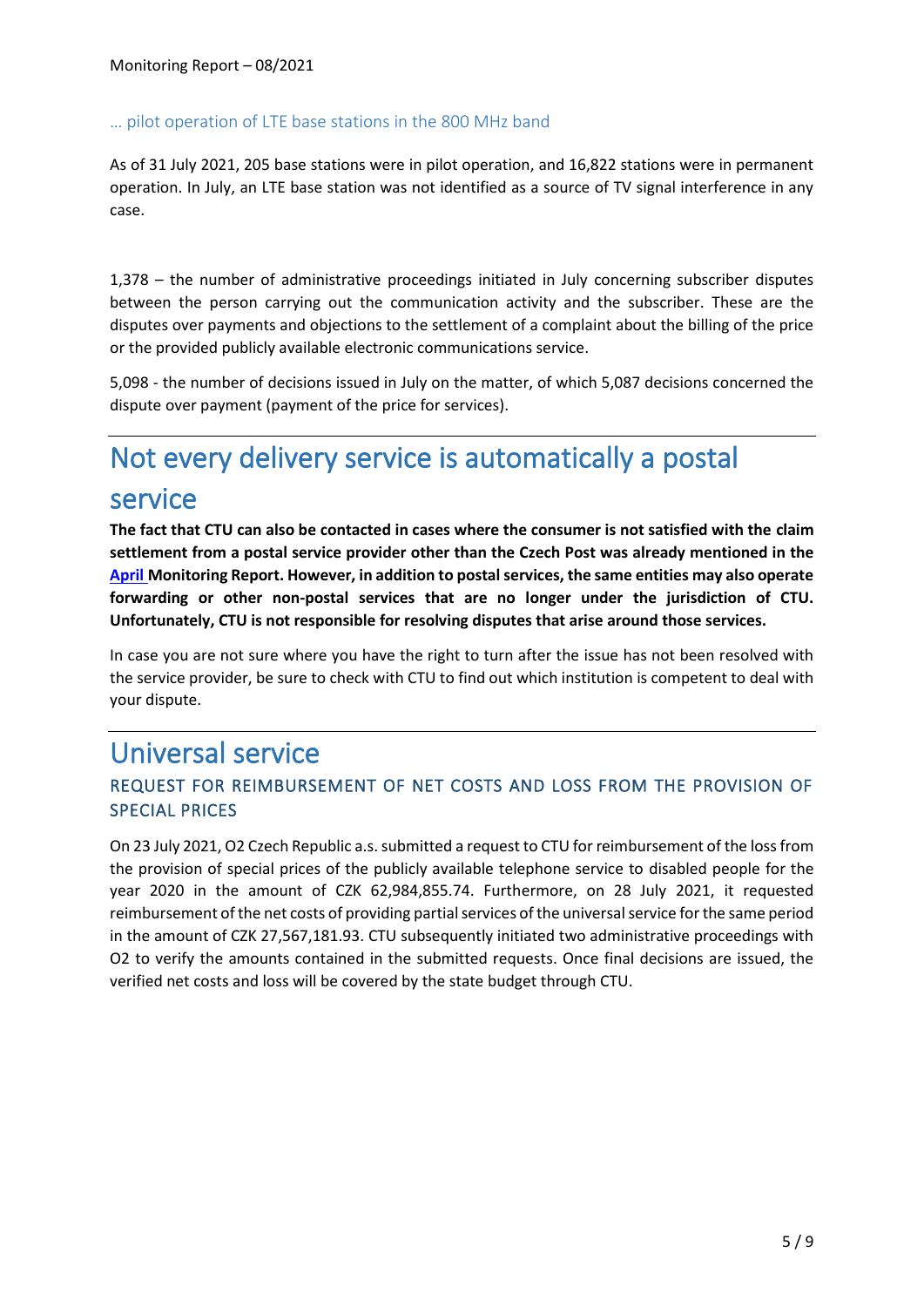# Amendment to the Measure of General Nature laying down the methodology for the breakdown and allocation of costs and revenues and determining the structure of the information to be reported

On 20 July 2021, CTU launched on the discussion site a public consultation [of the draft version of](https://www.ctu.cz/sites/default/files/obsah/ctu/vyzva-k-uplatneni-pripominek-k-navrhu-opatreni-obecne-povahy-c.oop/4/xx.20211-y-kterym-se-meni-opatreni-obecne-povahy-c.oop/4/09.2014-6-kterym-se-stanovi-metodika-uceloveho-cleneni-nakladu-vynosu-jejich-prirazo/oop4kverejnekonzutaci.pdf)  [Measure of General Nature No. OOP/4/XX.2021-Y](https://www.ctu.cz/sites/default/files/obsah/ctu/vyzva-k-uplatneni-pripominek-k-navrhu-opatreni-obecne-povahy-c.oop/4/xx.20211-y-kterym-se-meni-opatreni-obecne-povahy-c.oop/4/09.2014-6-kterym-se-stanovi-metodika-uceloveho-cleneni-nakladu-vynosu-jejich-prirazo/oop4kverejnekonzutaci.pdf) amending Measure of General Nature No. [OOP/4/09.2014-6](https://www.ctu.cz/cs/download/oop/oop_04/oop_04-09_2014-06.pdf) laying down the methodology for purpose-based classification of cost and revenues and their allocation, and designating structure of the reported information, as amended by Measure of General Nature No. [OOP/4/12.2015-7](https://www.ctu.cz/sites/default/files/obsah/ckeditor/oop_04-12_2015-07.pdf) and Measure of General Nature No. [OOP/4/02.2019-2.](https://www.ctu.cz/sites/default/files/obsah/predpisy-opatreni/38841/soubory/oop40220192finalnielr.pdf) In this document, CTU updates the value of the WACC indicator. The new WACC value was determined based on the requirements laid down by the [Commission Notice](https://op.europa.eu/en/publication-detail/-/publication/87f74532-007e-11ea-8c1f-01aa75ed71a1/language-en/format-HTML) on the calculation of the cost of capital for legacy infrastructure in the context of the Commission's review of national notifications in the EU electronic communications sector. Comments on the proposal can be submitted until 23 August 2021.

## Legislative changes

## New Personal Identity Cards Act

Act No. [269/2021](https://www.zakonyprolidi.cz/cs/2021-269) Coll., on personal identity cards, which replaces the existing Act No. [328/1999 Coll.,](https://www.zakonyprolidi.cz/cs/1999-328) on personal identity cards, as amended, was published on 19 July 2021 in *Volume 117* of the Collection of Laws. Simultaneously with this Act, Act [No. 270/2021 Coll.,](https://www.zakonyprolidi.cz/cs/2021-270) was passed, amending certain acts in connection with the adoption of the Personal Identity Cards Act.

These Acts reflect, among other things, the ongoing conceptual change in handling of personal data, namely the restriction to use of the "birth number". In line with this concept, Act No. 269/2021 Coll. redefines the basic elements of the personal identity card, which no longer include the "birth number"; similarly, the "title or academic degree" of the holder of the identity card will no longer be included in the optional data. In the future, the absence of this information, in particular the birth number information, will probably require action on the part of providers of electronic communications services. Following the changes pursuant to Act No.269/2021 Coll., corresponding amendments are made in [Part FOURTEEN](https://www.zakonyprolidi.cz/cs/2021-270#cast14) of Act No. 270/2021 Coll. to Section 134a of the Electronic Communications Act, which regulates the access of the Czech Telecommunication Office to data kept in basic registers and certain administrative work systems.

Both Acts come into effect on 2 August 2021, except for certain specified parts.

## Questions and complaints QUESTIONS AND COMPLAINTS - HOW DOES IT ACTUALLY WORK?

Consumers can contact the Czech Telecommunication Office in various ways. If a consumer is not satisfied with the claim settlement about electronic communications services, he/she should ideally submit an official [objection against a claim settlement to CTU,](https://www.ctu.eu/sites/default/files/obsah/stranky/60380/soubory/claimsagainste-communicationservices.pdf) on the basis of which administrative proceedings are initiated. However, there may be various situations where another form of submission to CTU is more appropriate, such as a complaint or an enquiry. For example, in a situation where the deadline to submit an objection has unfortunately expired with no result, where you just need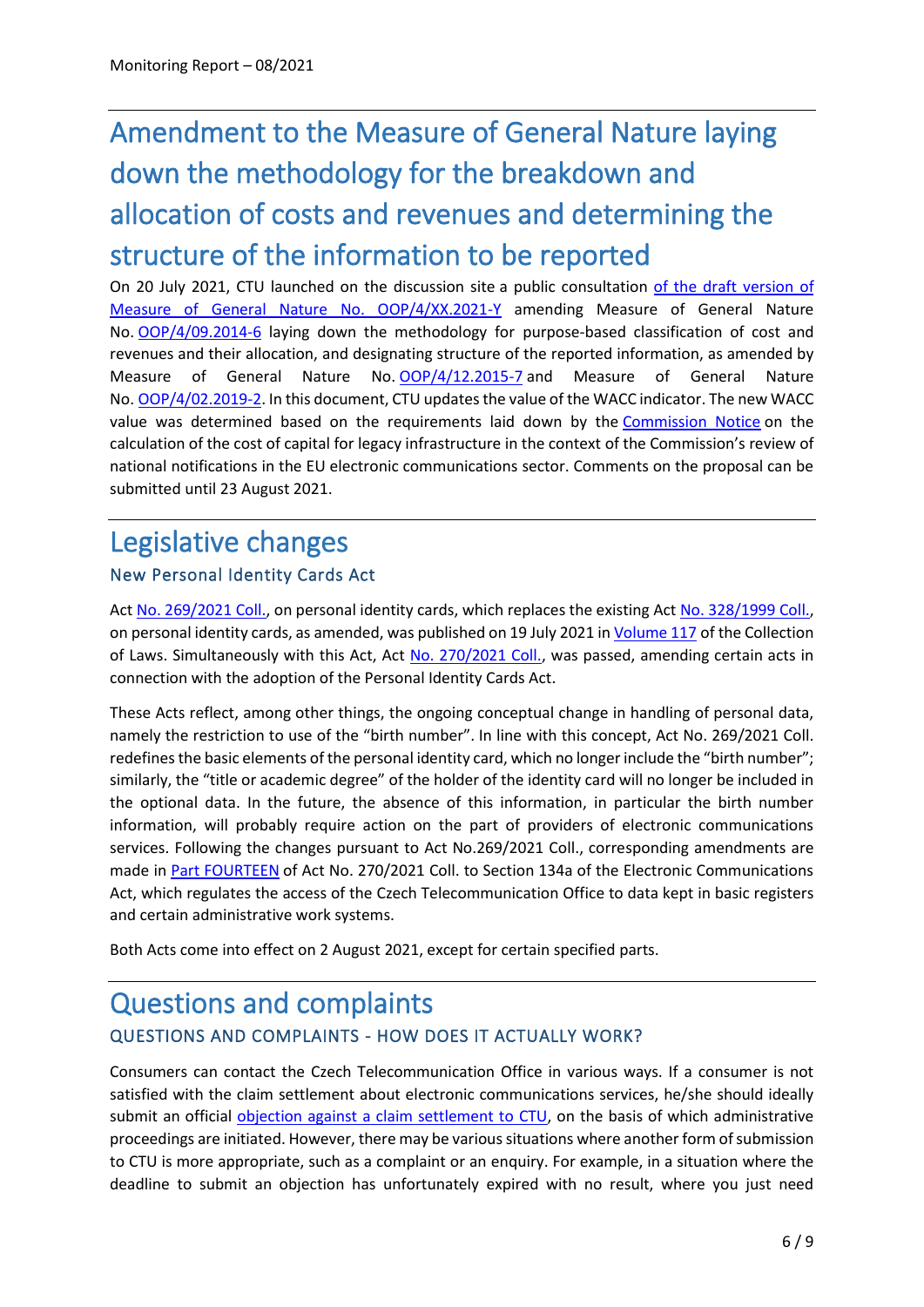information or advice, or where you did not submit a claim for some reason. In any case, the Czech Telecommunication Office deals with any relevant motion with which it is contacted, irrespective of the form of submission. An enquiry or complaint can result in information, advice or sometimes even a mediated statement from the service provider. It is not uncommon for CTU to initiate, for example, an inspection or administrative offence proceeding against an operator on the basis of a complaint.

### THE BENEFITS OF MAKING AN ENQUIRY OR COMPLAINT

What are the specifics of the enquiries and complaints process and, by implication, the benefits for consumers? If you contact us with a complaint or query, it is not dealt with through an administrative proceeding. Submissions are therefore not limited by any statutory time limit. They are not subject to an administrative fee or other formal legal requirements. It is also not always necessary to have evidence, although it is appropriate and useful and the need for evidence in the case of administrative proceedings is pointed out to the submitting party in the reply. Thanks to the absence of time limits, the submitting party can contact CTU even with a time-barred case and at least get information/advice on how to proceed in such a situation in the future. No costs (i.e. neither an administrative fee nor, for example, the cost of an attorney) are required from the submitting party in the process of handling and processing of the case; overall, the communication is more flexible and thus better suited to people, for example, who were born earlier or are less familiar with technology and services.

### A DECISION IN FAVOR OF THE COMPLAINANT

In addition, service providers have the opportunity to assess the situation individually and make the so-called business decision in favor of the complainant (which can be a win-win situation for both parties). This is not an isolated situation in this administrative work, and it happens even in cases where it is obvious that the submitting party would not succeed in administrative proceedings (whether in terms of deadlines, evidence or a different opinion).

#### FEEL FREE TO CONTACT US

The administrative work of handling enquiries and complaints is one of the important activities of the Consumer Protection Department of the Czech Telecommunication Office. This is a diverse administrative work, and the officials who help the public with solutions must be familiar with a number of acts and regulations that are often only marginally related to the CTU's administrative work. Even if another authority is competent to deal with your complaint, we will still advise you on the correct course of action in general terms and specify whom you can contact, or even refer the complaint to the competent authority ourselves. So do not be afraid to submit a complaint or enquiry. Thanks to you, we have up-to-date information on what is happening in the market of supervised services and can thus react both in communication with operators and providers and in communication with the public and the media.

## Telecommunications regulation in the EU Official Journal of the EU

On 5 July, [Commission Recommendation \(EU\) 2021/1086](https://eur-lex.europa.eu/legal-content/EN/TXT/PDF/?uri=CELEX:32021H1086&from=EN) of 23 June 2021 on building a Joint Cyber Unit was published.

On 14 July, [Regulation \(EU\) 2021/1153](https://eur-lex.europa.eu/legal-content/EN/TXT/PDF/?uri=CELEX:32021R1153&from=EN) of the European Parliament and of the Council of 7 July 2021 establishing the Connecting Europe Facility and repealing [Regulations \(EU\) No. 1316/2013](https://eur-lex.europa.eu/legal-content/EN/TXT/PDF/?uri=CELEX:32013R1316&qid=1626242598282&from=EN) and (EU) [No. 283/2014](https://eur-lex.europa.eu/legal-content/EN/TXT/PDF/?uri=CELEX:32014R0283&qid=1626242671427&from=EN) was published. The CEF2 facility will provide resources in amount of EUR 30 billion over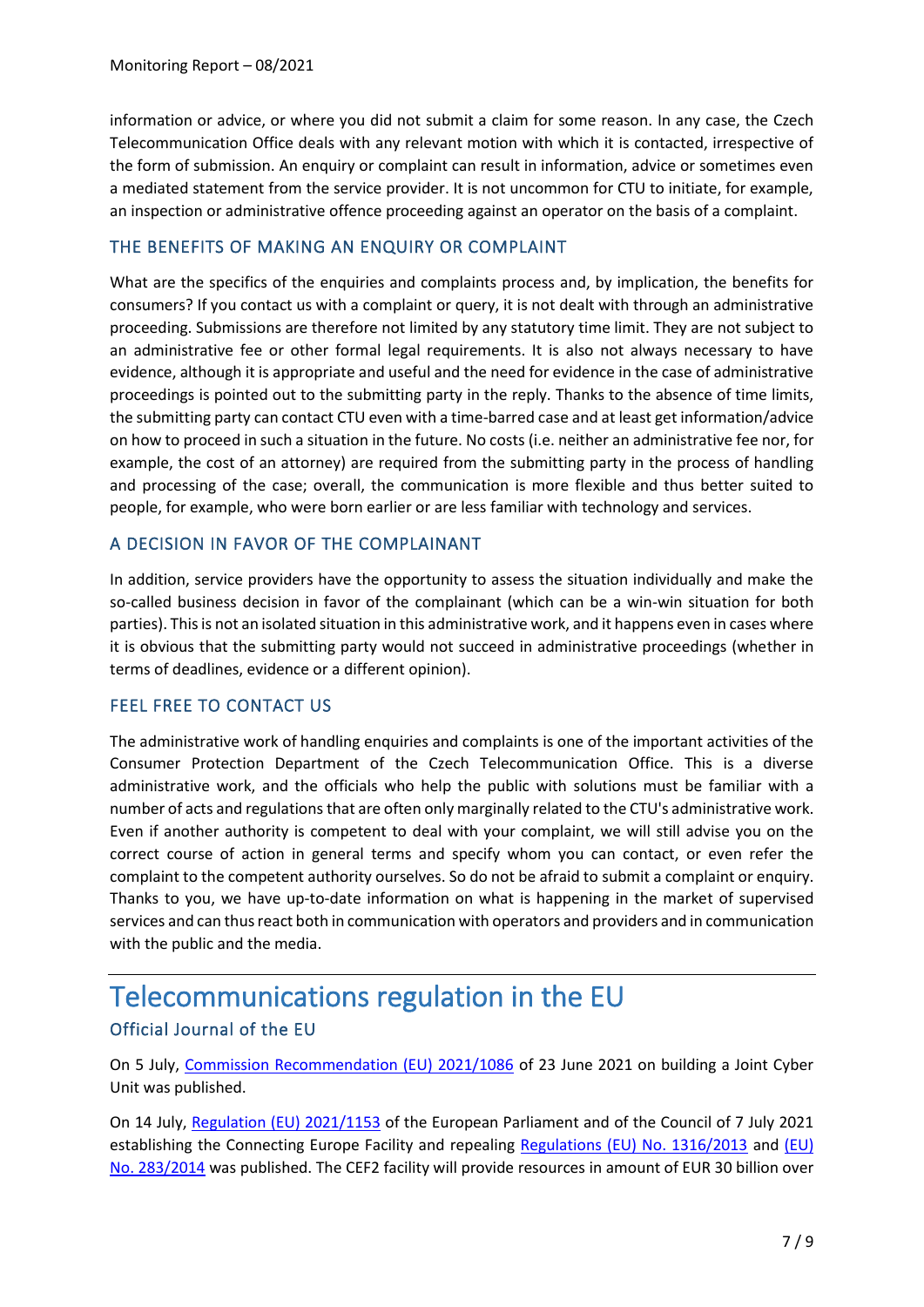the period 2021-2027 to finance digital, transport and energy projects. One of the aims is also to facilitate the deployment of very high capacity networks and 5G networks e.g. also in connection with support of smart mobility development or digitalisation of undertakings. Emphasis is also placed on the environmental sustainability aspect.

On 20 July, [Commission Implementing Decision \(EU\) 2021/1196](https://eur-lex.europa.eu/legal-content/EN/TXT/PDF/?uri=CELEX:32021D1196&from=EN) of 19 July 2021 amending [Implementing Decision \(EU\) 2020/167](https://eur-lex.europa.eu/legal-content/EN/TXT/PDF/?uri=CELEX:32020D0167&qid=1626763829343&from=EN) as regards harmonised standards for certain radio equipment concerning ground- and wall-probing radio determination devices, radio frequency identification equipment, radio equipment for Euroloop railway systems, networked short range devices, wireless industrial applications and broadband communication radiolink for ships and offshore installations was published. The decision entered into force on the day of its publishing in the Official Journal of the EU.

On 30 July, [Regulation \(EU\) 2021/1232](https://eur-lex.europa.eu/legal-content/CS/TXT/?uri=uriserv%3AOJ.L_.2021.274.01.0041.01.CES&toc=OJ%3AL%3A2021%3A274%3ATOC) of the European Parliament and of the Council of 14 July 2021 on a temporary derogation from certain provisions of Directive 2002/58/EC as regards the use of technologies by providers of number-independent interpersonal communications services for the processing of personal and other data for the purpose of combating online child sexual abuse, was published. This regulation entered into force on the third day of its publication in the Official Journal of the EU. It is applicable from 3 August 2024.

## European Commission

On 19 July, European Commission launched [public consultation](https://ec.europa.eu/info/law/better-regulation/have-your-say/initiatives/12537-Accessible-web-&-digital-content-for-people-with-disabilities-review-of-EU-rules/public-consultation_en) on the review of Direction (EU) [2016/2102](https://eur-lex.europa.eu/legal-content/CS/TXT/?uri=CELEX%3A32016L2102&qid=1626848799439) of the European Parliament and of the Council, on the accessibility of the websites and mobile applications of the public sector bodies to the EU public, especially to disabled persons. Public consultation is open until 25 October 2021.

#### ERGP

The European Regulators Group for Postal Services (ERGP) has launched two [public consultations.](https://ec.europa.eu/growth/sectors/postal-services/ergp_en) The consultation on [ERGP draft Work programme for 2022](https://ec.europa.eu/docsroom/documents/46051) is open until October 2021. The consultation on draft [Report on the contractual situation of consumers of postal services](https://ec.europa.eu/docsroom/documents/46052) is open until 12 September 2021. You can send your suggestions and comments to [GROW-ERGP@ec.europa.eu.](mailto:GROW-ERGP@ec.europa.eu)

## ITU

International Telecommunication Union (ITU) has started to accept applications for the second phase of the [Digital Transformation Centers \(DTC\) Initiative,](https://www.itu.int/en/mediacentre/Pages/cm32-2021-ITU-Digital-Transformation-Centres-train-80000.aspx) which aims to close the persistent gap in digital skills of people living in marginalised communities around the world. During the first phase, 80 thousand people were trained, 65% of whom were women. Interested eligible institutions can submit their applications by 31 August 2021.